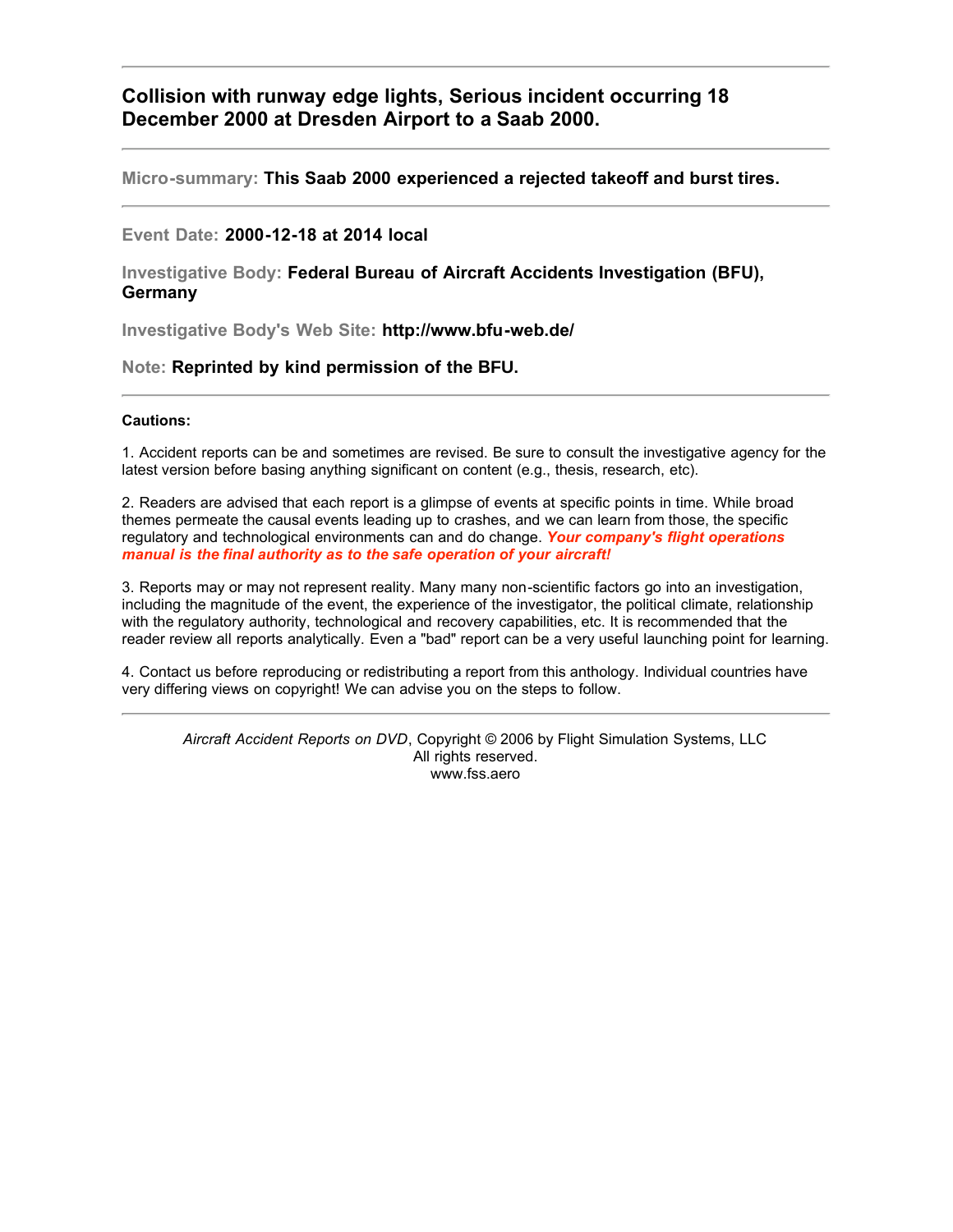## Bundesstelle für Flugunfalluntersuchung



# Final Report EX007-0/00

# Factual Information

| Kind of occurrence:  | Serious incident             |
|----------------------|------------------------------|
| Date:                | 18. December 2000            |
| Location:            | Dresden Airport              |
| Aircraft:            | Transport category aeroplane |
| Manufacturer/type:   | Saab AB / Saab 2000          |
| Injuries to persons: | no injuries                  |
| Material damage:     | Aeroplane slightly damaged   |
| Other damage:        | airport installations        |

#### History of the flight

The crew was to conduct a scheduled flight from Dresden to Zürich (Switzerland). 4 crew members and 18 passengers were aboard the aeroplane.

At 20:14 hrs the crew received the take-off clearance from the air traffic control unit (Tower); indicated wind was 200° and 3 kt. The weather was good and there were no obstructions of visibility in the dark night. The runway was dry.

During the take-off run, the crew heard unusual noises. They interpreted the noises as a bursting tyre of the nose wheel and initiated an aborted take-off. The aeroplane came to stop on the runway. Due to the destruction of both tyres of the nose wheel the aeroplane could not be taxied off the runway. As a result the runway had to be closed until 22:08 hrs for further flight operations.

#### Investigation

Two persons in charge of the airport were employed to secure the clues. The flight data recorder (DFDR) and the cockpit voice recorder (CVR) were removed and sent to Braunschweig in order to be analysed.

Dresden Airport has a concrete runway of 2,508 m length and 80 m width. Its true bearing is 041° / 221°. The runway area which can be used for take-offs and landings is reduced over the whole runway length to a width of 51 m because of ground markings and lights.

The aerodrome chart in the AIP Germany Part AD 2 (aerodromes), EDDC 2-5 dated 13 August 1998 only shows the usable runway of 51 m width. The chart does not show the concrete strips of 14.50 m width each to the left and to the right of the runway.

The runway lighting between the threshold and the end consists of white elevated edge lights and white surface centre line lights over the full length of the runway. The edge lights have a 360° omnidirectional characteristic and are installed at a distance of 14.50 m from the left and the right edge of the concrete runway. The spacing between the individual lights is 60 m. In the areas of the taxiways to and from the runway the lights are surface lights, in order to ensure unobstructed taxiing. The spacing between the white surface centre line lights is 30 m. The lighting is visible in the take-off and landing direction and is only faintly visible from the side (at an angle of 90°). In addition the runway has a reflecting white centre line and edge line marking.

Taxiway E used by the crew to reach runway 22 is equipped with green centre line lights and in the junction area between taxiway H and taxiway E with blue edge lights. The centre line lighting serves as a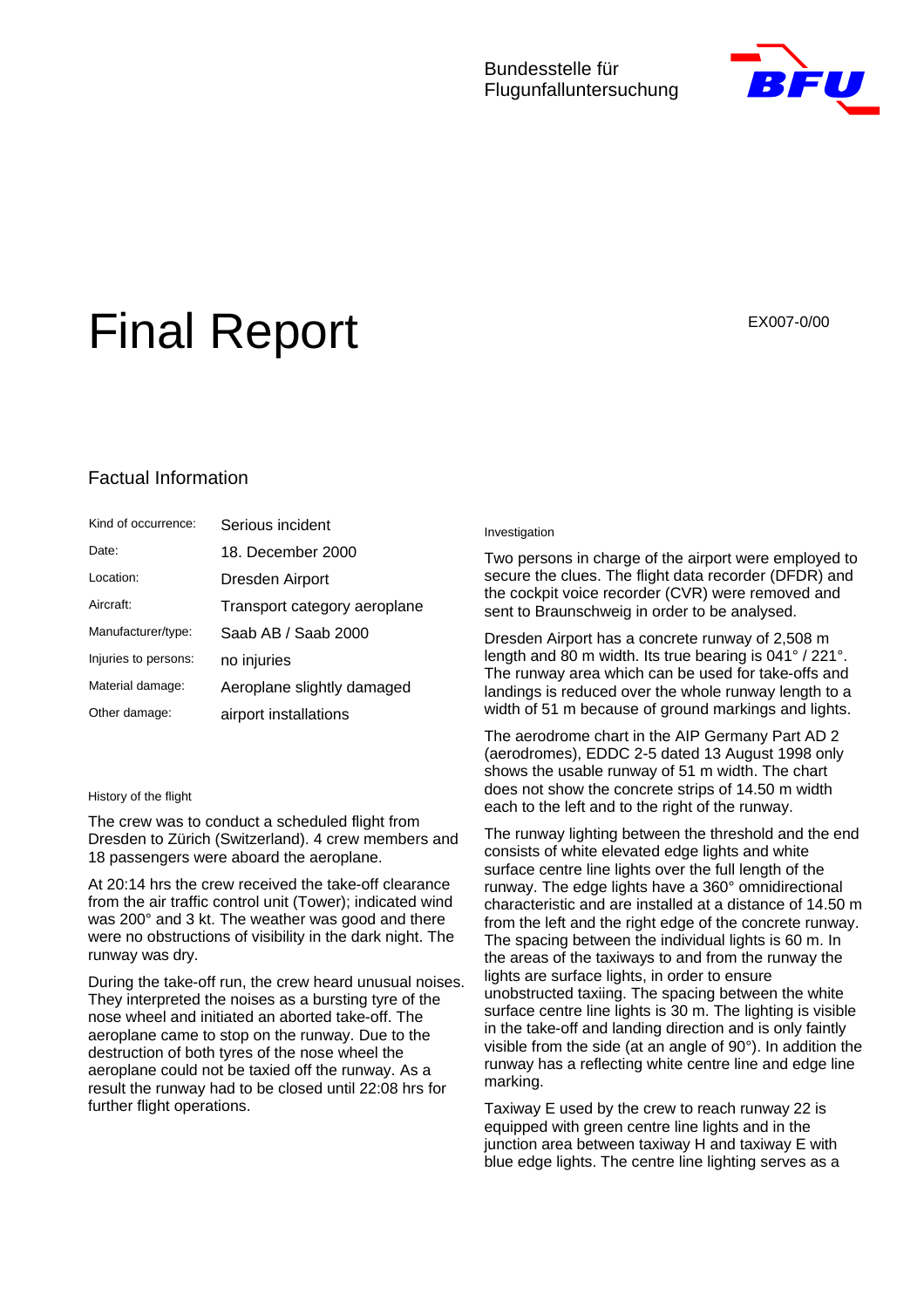taxiing guide line and leads to the centre line of runway 22. The spacing between the lights is 30 m and in turns 15 m. The green and the blue lights are switched together from the tower.

In addition taxiway E is fitted with a yellow centre line marking. The yellow marking leads as well as the green centre line lighting to the runway centre line when the runway is joined. In the area of the white threshold marking, however, the guide line is interrupted over a length of appr. 30 m.

During the analysis of the traces on site it was found that the aeroplane had started its take-off run on the left-hand runway edge lighting and that until it stopped it had destroyed a total of 8 lights over a length of 1.345 m. The lights are numbered on the left side consecutively from the beginning of the runway lighting. Lights no. 7 through no. 12 and no. 24 had been destroyed by the nose wheel, light no. 8 had been destroyed by the left main landing gear.

There were no usable traces on the runway between the alignment of the aeroplane in the take-off position and the first light (no. 7) which was destroyed after 360 m. Appr. in the area of light no. 18, a well-marked wavy line left by the nose wheel tyres, which had been destroyed by the collision with the lights, was starting on the runway to the right of the lighting. The maximum lateral distance to the lighting was 3 m.

The aeroplane was inspected by the operator, who found two destroyed nose wheel tyres and rims, damage to both left main landing gear tyres and to the leading edges of both wings (boots) between the power plants and the fuselage as well as several marks left by the debris of the edge lights on the propellers and the landing gear doors.

Appr. 10 s after the start of the take-off run the CVR recorded 4 noises in a short quick sequence which were to be assigned to the collision of the nose wheel with the lamps of the left edge lighting. Having registered these noises and the subsequent vibration of the aeroplane the crew initiated an aborted take-off.

From the CVR recordings it is to be concluded that the working atmosphere in the cockpit was calm and relaxed.

All technical parameters of the aeroplane recorded by the DFDR were in the allowable range from the moment the power plants were started until the aborted take-off was initiated and the power plants were shut off.

The recorded heading in the take-off position was 219.3°. Up to the initiation of the aborted take-off, the DFDR recorded variations up to 2° to the right. Just at the moment when the aborted take-off was initiated a heading of 221.2° was recorded. Afterwards there were variations in heading of  $\pm$  3°. The aeroplane came to a stop after a total distance of 1,705 m and with a heading of 217.3°.

During the take-off run there were only minor changes in the recorded rudder and rudder pedal position. Only following the aborted take-off major rudder deflections in both directions were recorded. For this it is to be considered that during the take off until a speed of 80 kt is reached the lateral direction is to be controlled manually (by means of a hand wheel).

A graphic prepared on the basis of the DFDR parameters taxiing speed and heading and showing the turning from taxiway E onto the runway indicated that close to the left edge lighting the aeroplane had left the green centre line lighting leading to the centre line of runway 22 and aligned parallel to the centre line lighting for take-off.

After a waiting time of 106 s in the take-off position (scheduled departure time slot was 20:13 hrs) the takeoff run was started on the runway edge lighting. During the take-off run the nose wheel collided with the edge lighting. Following this collision the crew aborted the take-off. Nothing in the recording of the DFDR indicates that the crew had tried to clear the runway edge lighting by changing the direction.

The aborted take-off was initiated appr. 20 s after takeoff power had been set. The speed was 102 kt and the distance travelled on the runway was 510 m (see attachment).

In a written statement dated 08 January 2001, the pilot in command (PIC) declared after having been informed about the evaluation of the DFDR recording and the analysis of the traces found at the incident site that he considered it to be established that he had started the take-off run with the aeroplane on the left runway edge lighting.

On 09 January and on 31 July 2001 two staff members of the BFU conducted follow-up investigations at Dresden airport.

According to the statement made by the tower controllers the lighting switched on at the time of the occurrence included taxiway and runway edge lighting as well as the centre line lighting. A statement concerning the intensity selected was no longer possible. A documentation for the switching conditions of the lighting does not exist and is not required.

The site of the occurrence was visited with day light and during a dark night under weather conditions similar to those at the time of the occurrence. The assessment was made at ground level height and from the eye level height (2.95 m) of a Saab 2000 crew.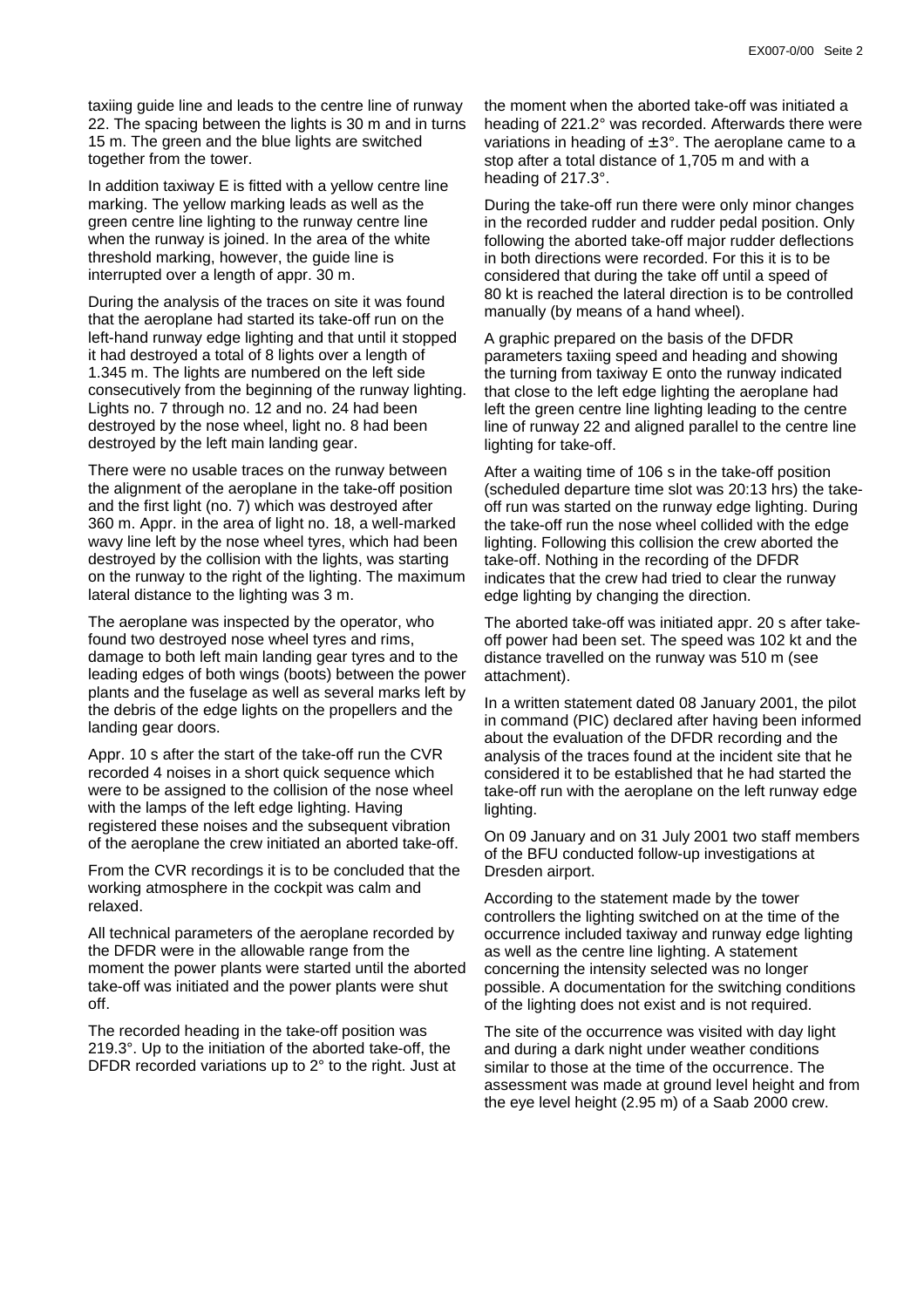This assessment resulted in the following findings:

- At night the green surface lights of taxiway E lead to the runway centre line lighting without any interruption and are continuously visible during taxiing until they become covered by the aeroplane fuselage nose.
- At night the taxiing direction is clearly indicated by the green centre line lighting.
- The yellow centre line marking of taxiway E is perceivable at night only with a strong visual fixation. The marking omitted in the area of the junction with the runway (appr. 30 m) was difficult to perceive. This omission is bridged by three green lights of the centre line lighting.
- From the position from which the take-off run of the Saab 2000 was started the following lights were to be seen:

in forward direction a chain of white lights

to the left at an angle up to 45° four red lights of PAPI (precision approach path indicator) and the blue edge lights of taxiway D.

to the right at an angle up to 45° a chain of white lights (centre line lighting) and additionally at the beginning the last two green surface lights of taxiway E as well as behind of and in parallel to them a further chain of white lights (right edge lighting)

to the right at an angle of 45° to 90° white lights (centre line lighting) with low intensity and a chain of white lights (right edge lighting)

• No findings were made which could explain the confusion of the lights of the runway centre line lighting with the lights of the runway edge lighting.

The crew held the required licences and rating for the Saab 2000.

The PIC had a total flight experience of 3569 hours, 1241 hours of which on the Saab 2000. The copilot had a flight experience of 1800 hours, 1555 hours of which on the incident type.

The crew knew the airport from several approaches and departures by day as well as at night. On this day it was the second flight cycle (Zürich-Dresden Zürich).

### Analysis

According to the technical findings made by the operator it is to be assumed that the incident had not been caused by a technical defect of the aeroplane.

At the time of the take-off the meteorological conditions were good. There were no obstructions of visibility.

During taxiing to runway 22 the crew never was under stress or pressure.

The lighting and markings at Dresden airport complied with the standards and recommended practices of ICAO Annex 14.

All necessary lighting of runway 22 and the taxiways had been switched on.

At night, the green surface lights of taxiway E lead to the centre line lighting of runway 22 without any interruption.

At night the taxiing direction is clearly indicated by the green centre line lighting.

At night the edge lighting and the centre line lighting are the only reference to determine the aeroplane position on the runway. When starting the take-off run the crew should have noticed that they had no runway edge lighting on the left in their visual field.

Based on the evaluation of the traces on the ground, the analysis of the DFDR recordings and the statement made by the PIC the position of the aeroplane prior to the start of the take-off run was on the extended line of the left edge lighting of runway 22.

The fact that the first lamps of the lighting had not been damaged can only be the result of the alignment on the runway - at the beginning the nose wheel was left of the lighting.

No findings were made which could explain the confusion of the lights of the runway centre line lighting with the lights of the runway edge lighting.

A possible explanation for the fact that the centre line lighting had been left when joining the runway could be a head down position of the crew when doing the lineup check list.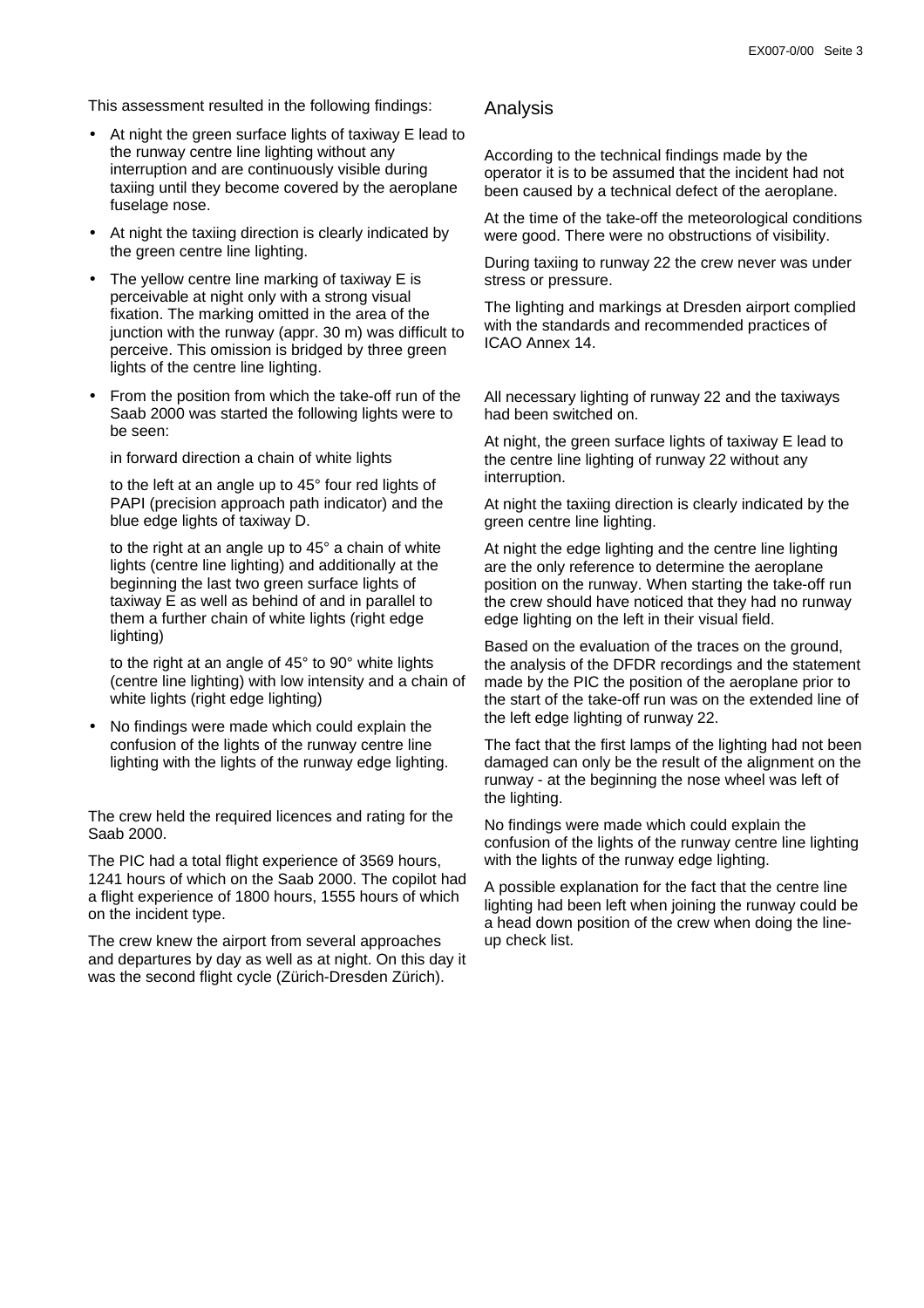## **Conclusions**

The incident happened because the pilot in command confused the centre line lighting of runway 22 with the left runway edge lighting. This confusion had not been noticed by the copilot.

## Safety Recommendation

The result of the investigations has prompted the BFU to issue the following safety recommendation:

05/2001 The fleet commander should review the crew resource management (CRM) for its efficiency within the fleet.

| Investigator-in-charge       | Krupper      |
|------------------------------|--------------|
| <b>Flight Recorders</b>      | Thiel        |
| air traffic control, airport | Peters       |
| field investigation          | Ahrens, Kühn |

Encl(s): Excerpt from the flight data recordings (take-off phase)

The investigation has been conducted in compliance with the Law Relating to the Investigation into Accidents and Incidents Associated with the Operation of Civil Aircraft (Flugunfall-Untersuchungs-Gesetz - FlUUG) dated 26 August 1998. According to this Law, the sole objective of the investigation shall be the prevention of future accidents and incidents. It is not the purpose of this activity to apportion blame or liability or to establish claims.

Published by:

Bundesstelle für Flugunfalluntersuchung Hermann-Blenk-Str. 16 38108 Braunschweig

mail: box@bfu-web.de http:// www.bfu-web.de Tel: 0 531 35 48 0 Fax: 0 531 35 48 246

#### Sale:

Bundesstelle für Flugunfalluntersuchung Hermann-Blenk-Str. 16 38108 Braunschweig